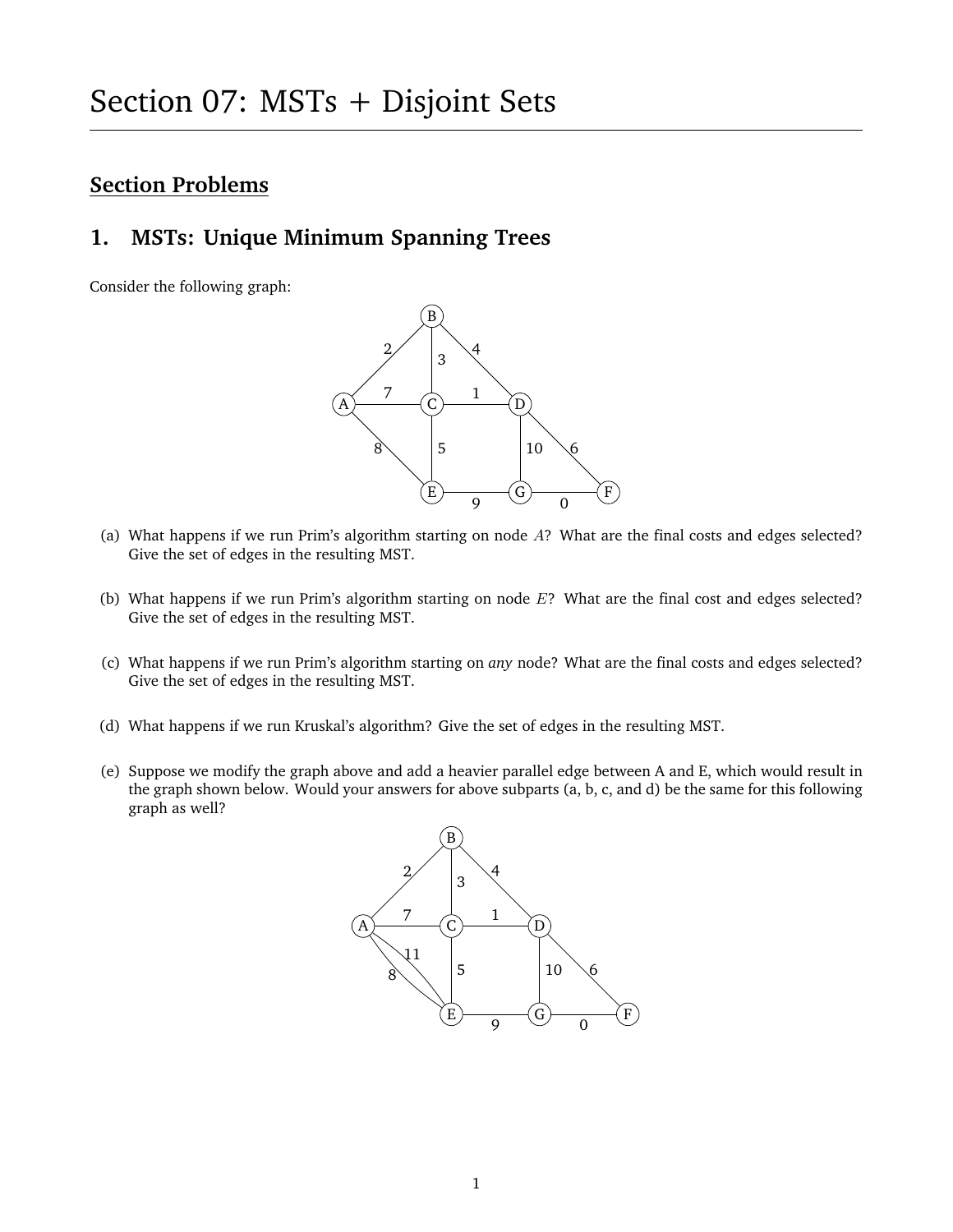#### **2. MSTs: Basic Kruskal's**

What happens if we run Kruskal's algorithm on this graph? Give the set of edges in the resulting MST.



# **3. MSTs: Kruskal's Algorithm**

Answer these questions about Kruskal's algorithm.

(a) Execute Kruskal's algorithm on the following graph. Fill the table.



(b) In this graph there are 6 vertices and 11 edges, and the for loop in the code for Kruskal's runs 11 times, a few more times after the MST is found. How would you optimize the pseudocode so the for loop terminates early, as soon as a valid MST is found.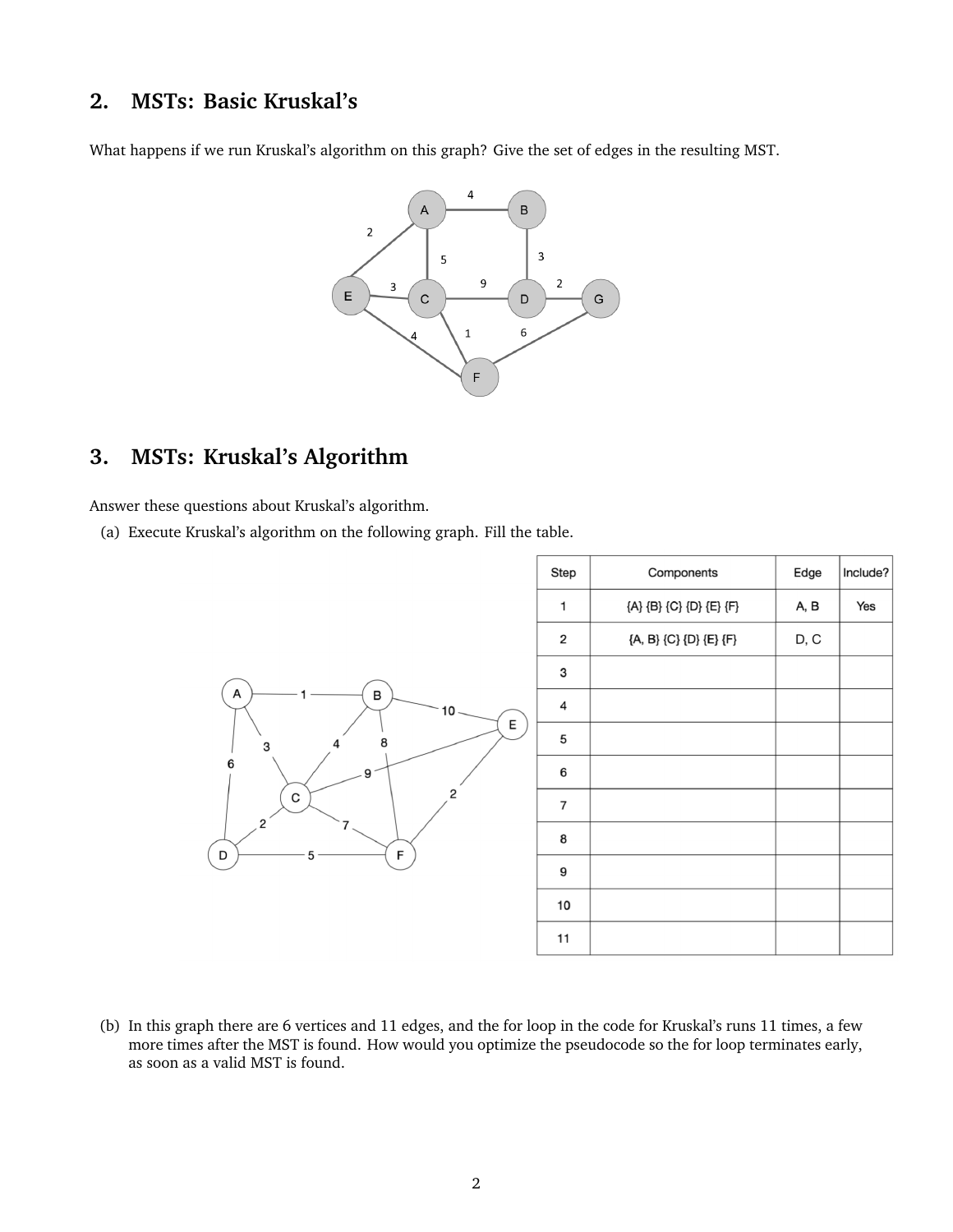## **4. Disjoint Sets: Union and Find**

(a) Consider the following trees, which are a part of a disjoint set:



For these problems, use both the **union-by-size** and **path compression** optimizations.

- (i) Draw the resulting tree(s) after calling findSet(5) on the above. What value does the method return?
- (ii) Draw the final result of calling union( $2,6$ ) on the result of part (i).
- (b) Consider the disjoint-set shown below:



What would be the result of the following calls on union if we add the **union-by-size** and **path compression** optimizations? Draw the forest at each stage.

(i) union(2, 13)

(ii) union(4, 12)

(iii) union(2, 8)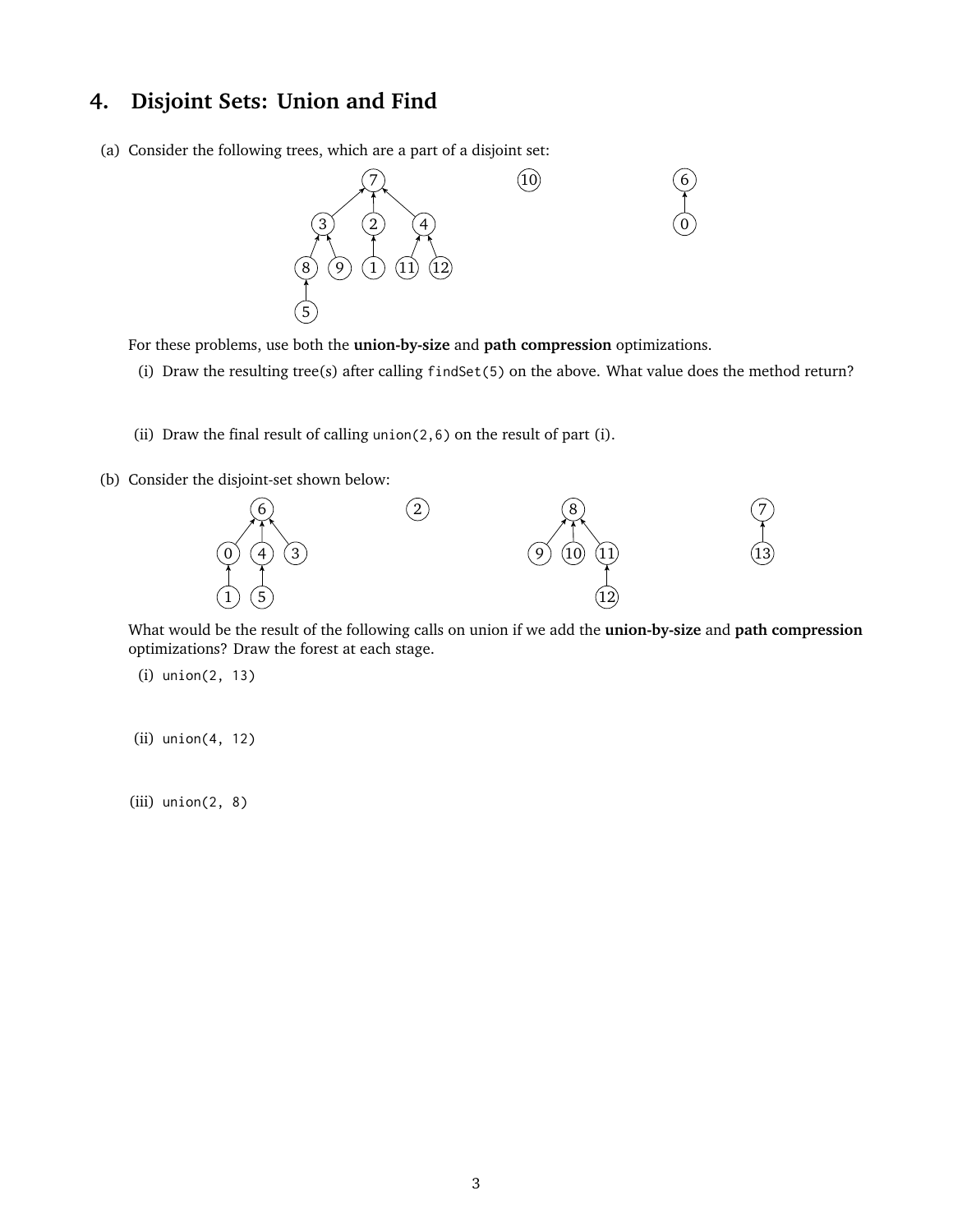#### **5. Disjoint Sets: Array Representation**

Fill in the correct array representation for the following disjoint sets structure given a mapping of items to their indices. Use the table below, and assume we are using the implementation from **lecture**.



## **6. Disjoint Sets: Array Find Set**

Using the disjoint sets **at the top of this page**, perform findSet(2) with path compression. Give the return value (i.e. the index of the representative), draw the updated array, and draw the resulting disjoint sets.

#### **7. Disjoint Sets: Array Union**

Using the disjoint sets **at the top of this page**, *instead* perform union(3, 14). Use both the path compression and union-by-size optimizations. Draw the resulting array.

## **8. Graphs: True or False?**

Answer each of these true/false questions about minimum spanning trees.

- (a) A MST contains a cycle.
- (b) If we remove an edge from a MST, the resulting subgraph is still a MST.
- (c) If we add an edge to a MST, the resulting subgraph is still a MST.
- (d) If there are *V* vertices in a given graph, a MST of that graph contains  $|V| 1$  edges.